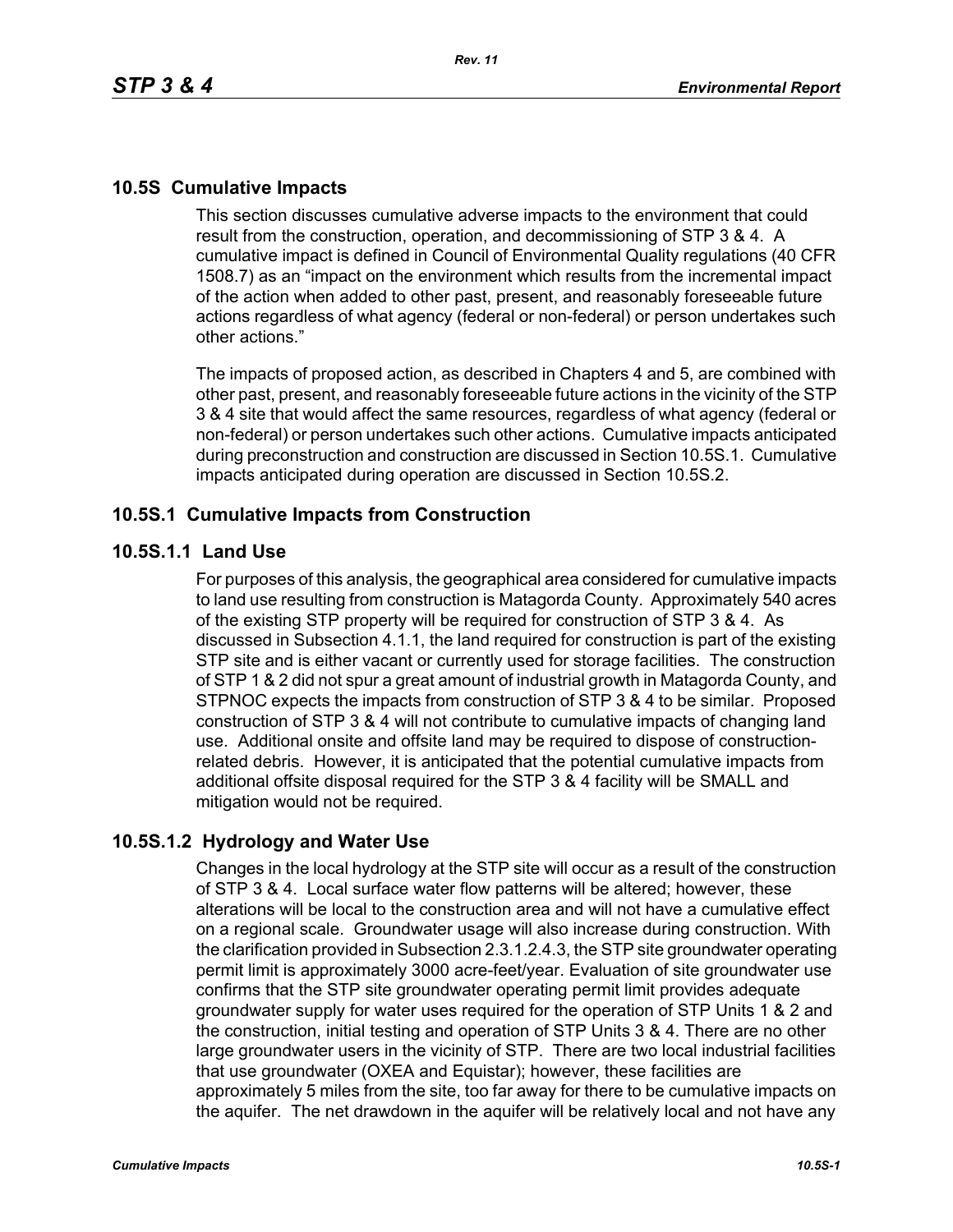regional effects. Therefore, cumulative impacts to groundwater during construction will be SMALL and mitigation would not be warranted.

As described in Subsection 4.2.3, erosion control and spill prevention and control measures will be incorporated into the construction of STP 3 & 4; therefore the water quality impacts will be SMALL and localized, and mitigation would not be warranted. Cumulative impacts to water quality are not expected.

# **10.5S.1.3 Ecology (Terrestrial and Aquatic)**

No permanent adverse environmental effects to terrestrial and aquatic ecology are anticipated during construction. Because there are no changes expected in transmission line operation and maintenance, and no alterations of rights-of-way, no changes to the level of impact on terrestrial resources are expected to occur. There are no other past, present, or planned actions in the region that involve significant effects on wildlife and wildlife habitat similar to those affected by construction of STP 3 & 4. Therefore, there will be no significant cumulative impacts on a regional basis.

## **10.5S.1.4 Socioeconomic, Historic, and Cultural Resources**

The maximum construction workforce will be approximately 5950 people and the percent of the workforce that will live in Matagorda County could have short-term, MODERATE to LARGE impact to the local housing market and social services, particularly to schools and water/wastewater treatment capacity. Additionally, there will be increased traffic congestion in the vicinity of the site due to construction activities. However, no other significant construction projects have been identified in the area, so there will be no cumulative impacts due to other large construction workforces. Locally, there may be SMALL to MODERATE cumulative impacts due to the construction workforce for STP 3 & 4 and the additional workforce required during outages at STP 1 & 2. No other cumulative impacts associated with construction have been identified. However, as previously stated, there could be short-term, MODERATE to LARGE impacts to the local housing market and social services in Matagorda County as a result of STP 3 & 4 construction alone.

Since no other large construction activities are planned in the immediate vicinity of the site, noise from construction will not be cumulative with other industrial sources and will be considered a SMALL impact.

No unusual resource dependencies or practices were identified through which minority or low income populations will be disproportionately affected. With regard to historic and cultural resources, the construction of STP 3 & 4 is not expected to add any cumulative impacts to these resources beyond those identified in Chapter 4.

## **10.5S.1.5 Air Quality**

Construction of STP 3 & 4 will result in increased air emissions from commuter traffic, construction equipment, and fugitive dust. However, STP 3 & 4 is the only large construction project planned in the immediate vicinity and these effects are anticipated to be local. Therefore there will be no significant cumulative effects on a regional basis.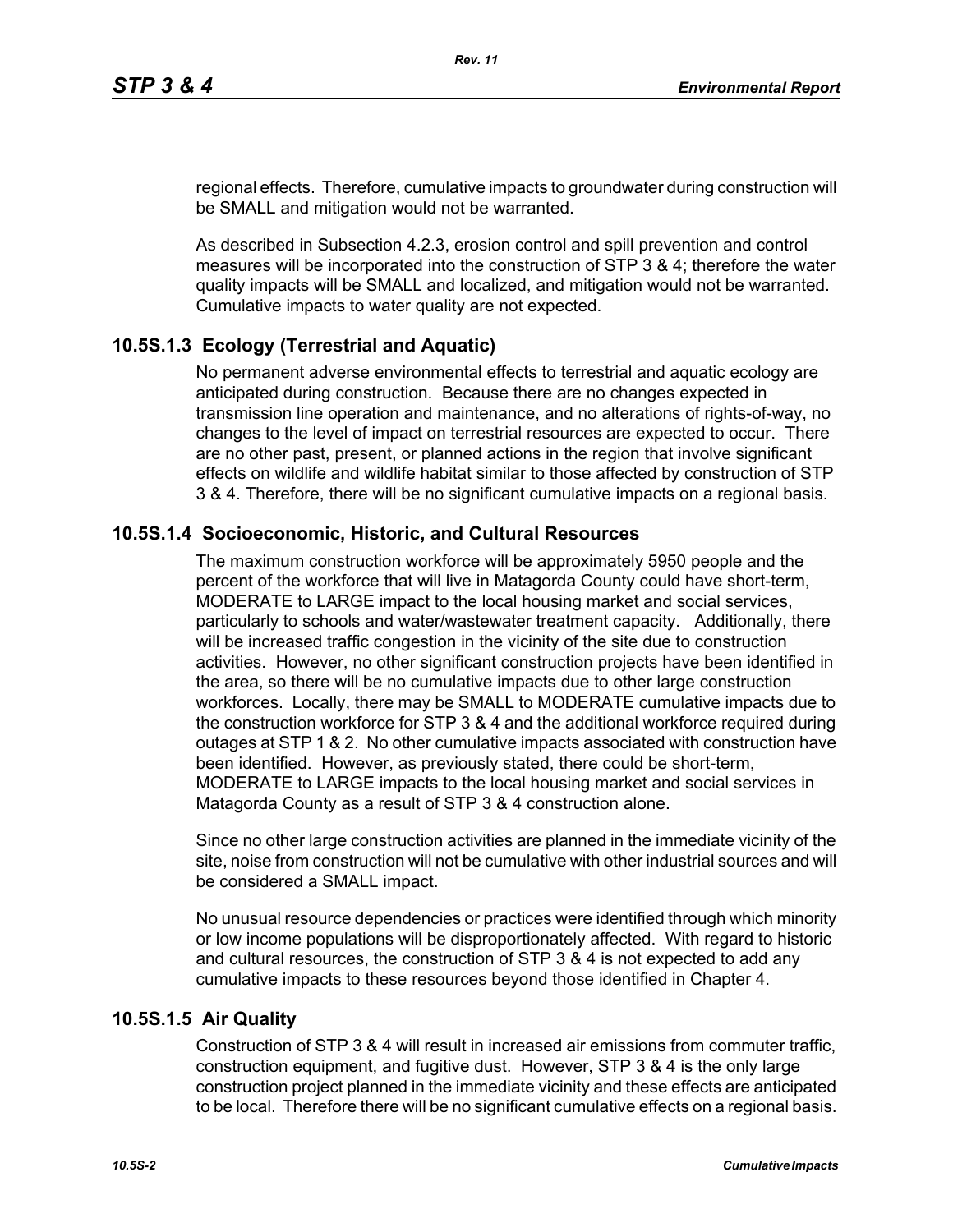# **10.5S.2 Cumulative Impacts of Operations**

#### **10.5S.2.1 Land Use**

Approximately 90 acres of the STP site will be permanently dedicated for STP 3 & 4. STP 1 & 2 occupies approximately 65 acres. The operation of these nuclear facilities may spur development in Matagorda County; however, based on experience with STP 1 & 2, this is not anticipated to occur. Therefore, cumulative land use impacts are expected to be SMALL.

Non-radioactive solid wastes will be disposed of in offsite landfills. The volume of additional wastes will be reduced through waste minimization programs and cumulative impacts of waste disposal are expected to be SMALL.

## **10.5S.2.2 Hydrology and Water Use**

After operations begin, STP 3 & 4 will use groundwater for several operational systems. STPNOC has determined that the existing STP site groundwater operating permit limit provides adequate groundwater supply for water uses required for the operation of STP Units 1 & 2 and the construction, initial testing and operation of STP Units 3 & 4. STPNOC intends to install at least one additional site groundwater well with a design capacity of 500 gpm. The additional well(s) would be properly permitted under applicable CPGCD and TCEQ requirements and would not involve a request for an increase in the existing permit limit. No other significant current or planned users of groundwater in the vicinity of the STP site have been identified. Therefore, cumulative impacts to groundwater during operation will be SMALL, not warrant mitigation, and not have a regional effect.

The operation of STP 3 & 4 will result in discharges to surface water when necessary to control water quality or quantity in the MCR. However, the addition of STP 3 & 4 will not result in any changes to the design or operating philosophy of the system for discharges from the MCR, any discharges from the MCR will continue to comply with the existing Texas Pollutant Discharge Elimination System (TPDES) Permit. In particular, when discharge occurs, the thermal plume in the Colorado River will be SMALL.

Consequently any potential water quality impacts of discharges from the MCR during the combined operation of STP 1 & 2 and STP 3 & 4 will be SMALL, not warrant mitigation, and not have a regional effect.

Additional makeup water will be diverted from the Colorado River to support the operation of STP 3 & 4. The normal and maximum forced evaporation of STP 1 & 2 is approximately 33,200 acre-feet/year and 37,200 acre-feet/year, respectively. For STP 3 & 4, the normal and maximum forced evaporation is estimated to be approximately 34,850 acre-feet/year, respectively. The normal forced evaporation values are based on a 93% load factor, while the maximum values are based on a 100% load factor. Natural evaporation and seepage from the MCR, which occur now will not increase significantly as a result of the operation of STP 3 & 4. Because the MCR has sufficient storage to allow flexibility in scheduling diversions from the Colorado River, the combined operation of STP 1 & 2 and STP 3 & 4 will continue to comply with the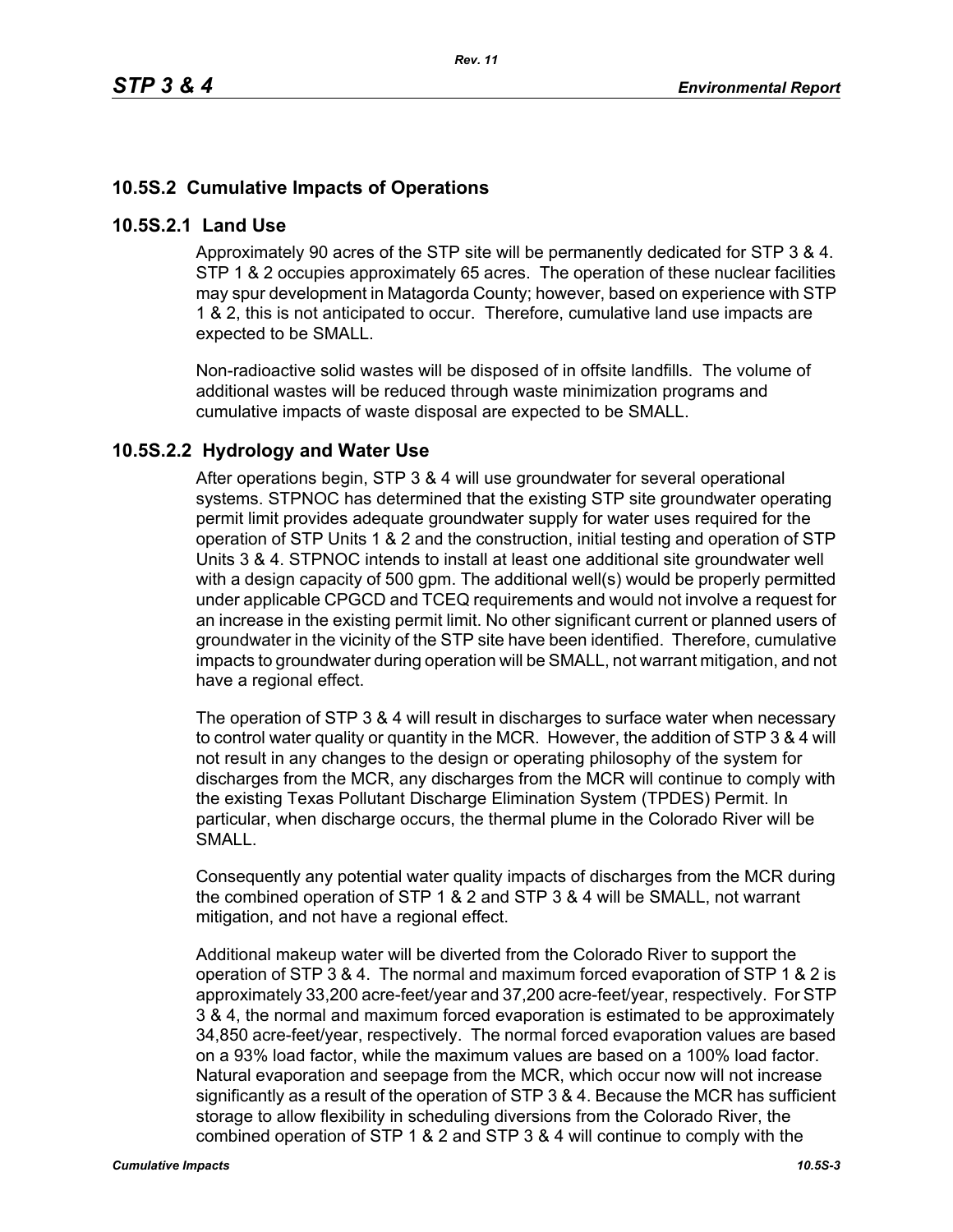existing limits on diversion of water from the river. Compliance with these limits assures that the cumulative impacts on downstream users due to withdrawal of water from the Colorado River to support 4-unit operation will be SMALL, not warrant mitigation, and not have a regional effect.

STP 1 & 2 have a maximum actual consumptive groundwater use of approximately 1300 acre-ft/year (798 gallons per minute[gpm]) (Tables 2.3.2-18 and 2.9S-1) and STP 3 & 4 have average and maximum estimated consumptive use of 1574 acre-feet/year (975 gpm) and 3434 gpm, respectively. The effects on the bedrock aquifer will be SMALL, not warrant mitigation, and local to the plant and will not have a cumulative effect on a regional basis.

### **10.5S.2.3 Ecology (Terrestrial and Aquatic)**

After construction is complete, both aquatic and terrestrial ecology are expected to return to predominantly preconstruction conditions. There are no other past, present, or future actions in the region that would significantly affect wildlife and wildlife habitat in ways similar to operation of STP 3 & 4. Therefore, there will be no significant cumulative effects on a regional basis.

## **10.5S.2.4 Socioeconomic, Historical, and Cultural Resources**

Socioeconomic impacts, including increased tax revenues to Matagorda County, would be cumulative with socioeconomic changes brought about through the construction and operation of STP 1 & 2, and changes due to normal population growth. Tax revenues from the four units will be used by local government to fund new infrastructure that could attract residents to Matagorda County. There will be impacts to the local infrastructure in the local counties with regard to housing, water/wastewater, traffic, and schools as a result of new employees for operation of STP 3 & 4. However, cumulative socioeconomic impacts would be MODERATE.

There are no unusual dependencies or practices through which minority or low income populations will be disproportionately affected. As a result cumulative impacts would be SMALL. The operation of STP 3 & 4 will not likely add any cumulative socioeconomic impacts beyond those evaluated in Chapter 5. With regard to historic and cultural resources, the operation of STP 3 & 4 is not expected to add any cumulative impacts beyond those identified in Chapter 5.

#### **10.5S.2.5 Atmospheric and Meteorological**

Impacts to air quality will not be from the reactors themselves, but from backup and emergency equipment (e.g. diesel generators and fire fighting equipment) and the cooling towers. Emissions of criteria pollutants from STP 3 & 4 will be from fossil-fired equipment, as discussed in Sections 3.6 and 5.5, will be cumulative with the impacts of the similar equipment of STP 1 & 2. Since such equipment is operated only intermittently, the cumulative impact is SMALL. The STP 3 & 4 cooling towers will have localized impacts to terrestrial ecology and the atmosphere due to a thermal plume. The impact of the four STP units' support facilities and the cooling towers on regional air quality is SMALL and mitigation is not warranted. Cumulative atmospheric and meteorological impacts are not expected.